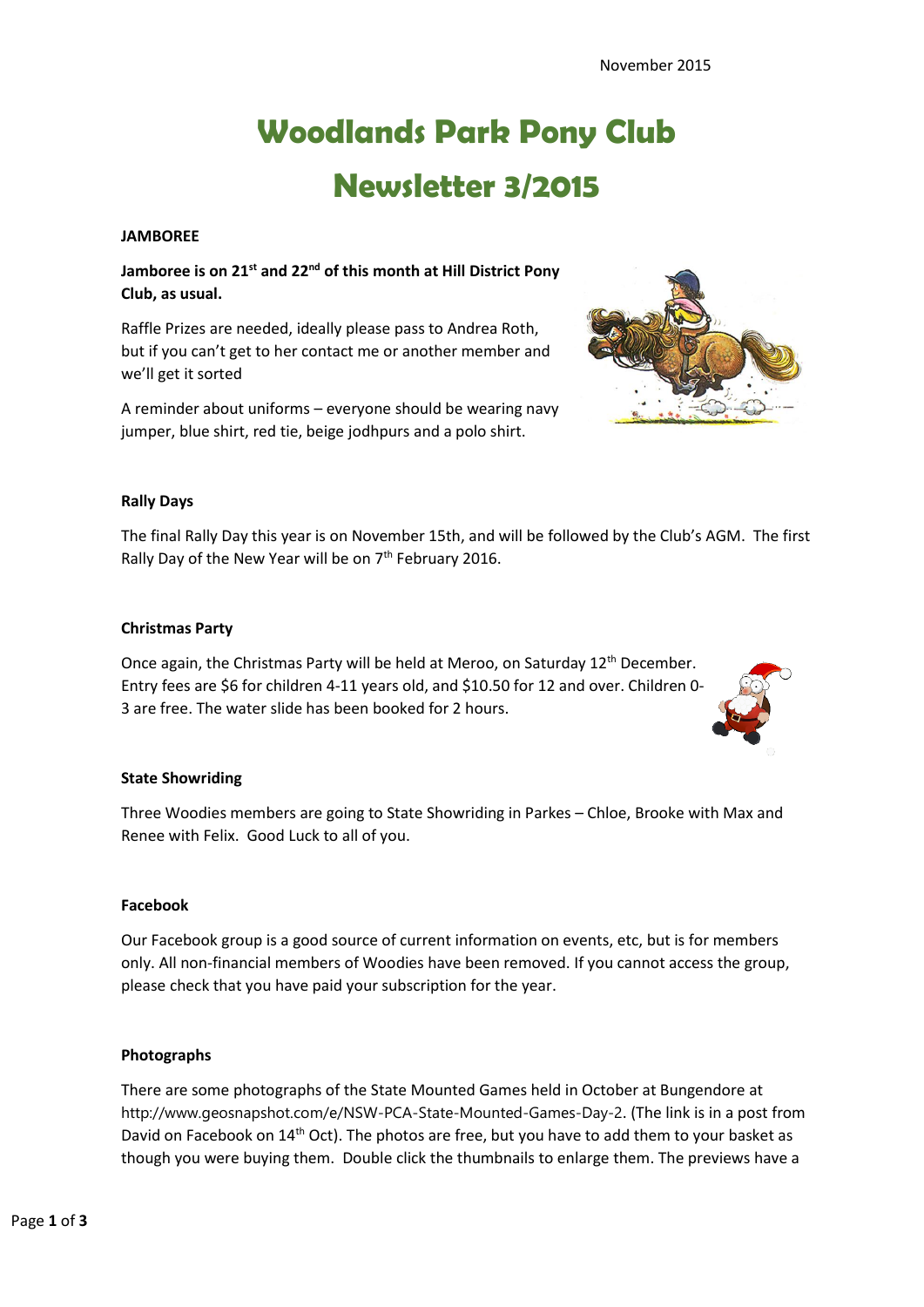watermark over them, but that disappears if you click the button to the right. And remember to send any photos you have to Jackie (ring for address, 0423 209771)

### **AREA 1 Horsemanship**

Two Woodies kids in the 12 & Under held at Dural PC

Champion Renee Herboldt, by a balloon pop, Brooke Gatt 4th.



# Send me photos of any Pony Club event /rally day (2015) and we'll send out a photo edition after Jamboree

## **CLUB RULES**

| e<br>S |  |
|--------|--|
|        |  |
|        |  |

ALL cars without floats MUST be parked behind the club house

NO DOGS ! Sorry, not even cute little ones A.

No Smoking within 10 metres of kids, Arena or canteen. Only behind Club house, and NO 新 BUTTS to be dropped

2 Please sign the "Sign In" book, whether or not you're riding. That includes any visitor you bring with you

新 No riding in the Car Park

 $\mathbb{R}^n$ No lunging in the sand arena. Please use the back dressage arena, and lunger MUST wear a helmet (even Mums!)

经 Please watch your young children, especially near the creek. There are also snakes about there.